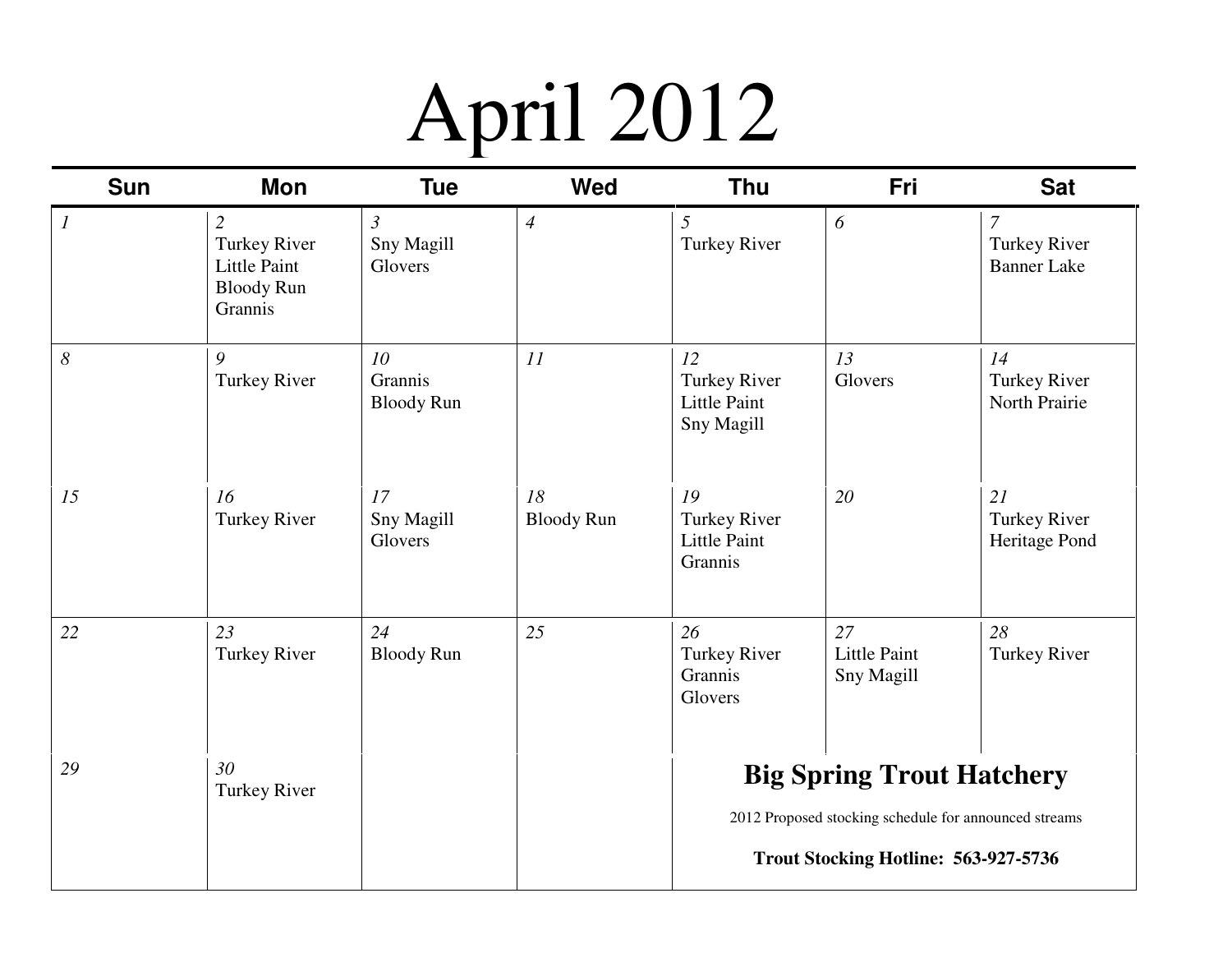## May 2012

| <b>Sun</b> | Mon                                      | <b>Tue</b>                              | <b>Wed</b>     | <b>Thu</b>                                                       | Fri                                                                                                                                            | <b>Sat</b>                |
|------------|------------------------------------------|-----------------------------------------|----------------|------------------------------------------------------------------|------------------------------------------------------------------------------------------------------------------------------------------------|---------------------------|
|            |                                          | 1<br><b>Bloody Run</b><br>Sny Magill    | $\mathfrak{2}$ | $\mathfrak{Z}$<br>Turkey River<br><b>Little Paint</b><br>Grannis | $\overline{A}$<br>Glovers                                                                                                                      | 5<br>Turkey River         |
| 6          | $\overline{7}$<br><b>Turkey River</b>    | 8<br><b>Bloody Run</b><br>Grannis       | 9              | 10 <sup>°</sup><br>Turkey River<br>Sny Magill<br>Glovers         | 11<br><b>Little Paint</b>                                                                                                                      | 12<br>Turkey River        |
| 13         | 14<br><b>Turkey River</b>                | 15<br>Sny Magill<br>Grannis             | 16             | 17<br><b>Turkey River</b><br><b>Bloody Run</b><br>Glovers        | 18<br><b>Little Paint</b>                                                                                                                      | 19<br>Turkey River        |
| 20         | 21<br><b>Turkey River</b>                | 22<br>Sny Magill<br><b>Little Paint</b> | 23             | 24<br><b>Turkey River</b><br>Grannis<br><b>Bloody Run</b>        | 25<br>Glovers                                                                                                                                  | 26<br><b>Turkey River</b> |
| 27         | 28<br><b>Memorial Day</b><br>No stocking | 29<br>Turkey River                      | 30             | 31<br>Turkey River<br>Sny Magill                                 | <b>Big Spring Trout</b><br><b>Hatchery</b><br>2012 Proposed stocking schedule for<br>announced streams<br>Trout Stocking Hotline: 563-927-5736 |                           |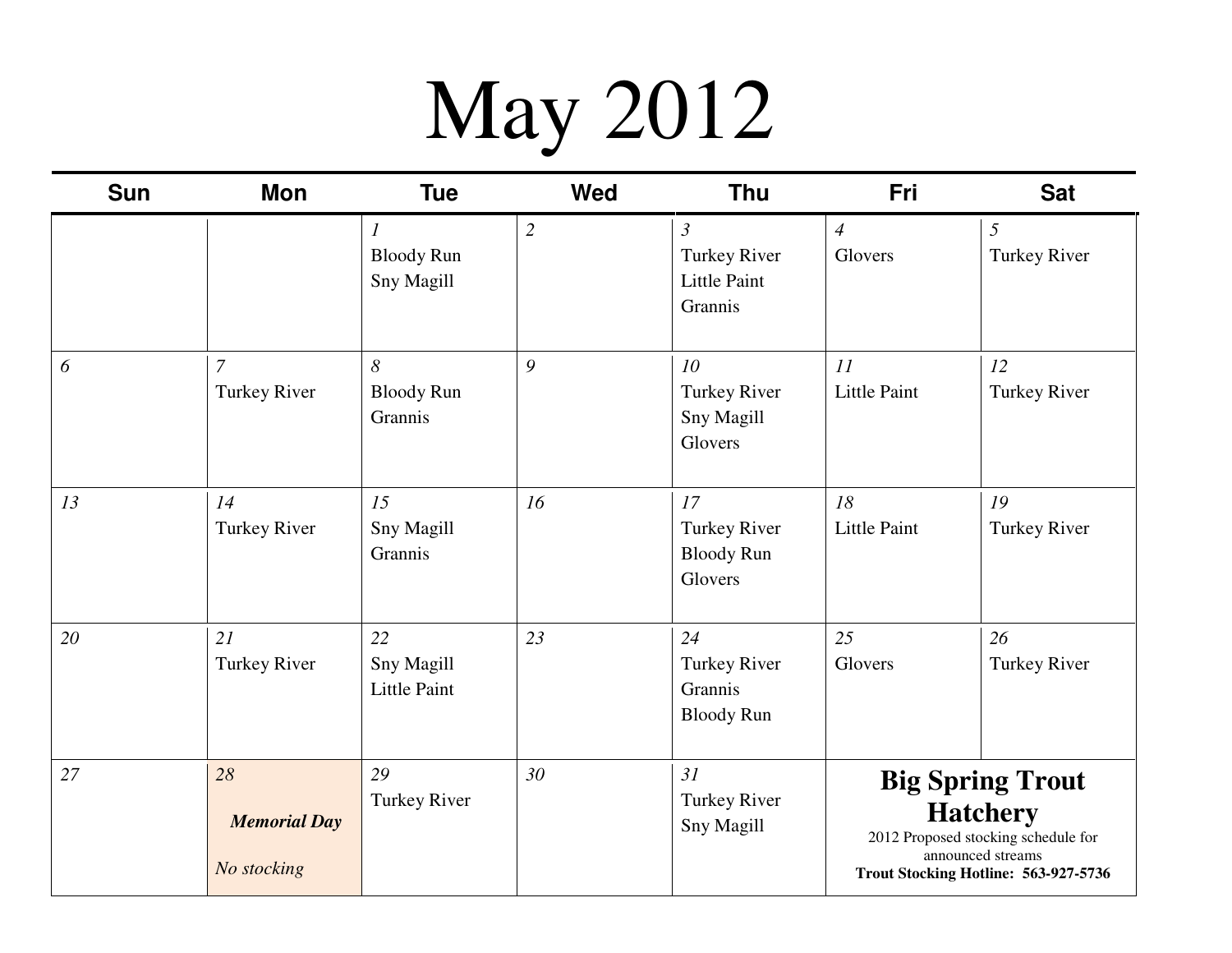#### June 2012

| <b>Sun</b>                                                                                                                        | Mon                                                   | <b>Tue</b>                           | <b>Wed</b> | <b>Thu</b>                                                   | Fri                                                                       | <b>Sat</b>                                                                                              |
|-----------------------------------------------------------------------------------------------------------------------------------|-------------------------------------------------------|--------------------------------------|------------|--------------------------------------------------------------|---------------------------------------------------------------------------|---------------------------------------------------------------------------------------------------------|
| <b>Big Spring Trout Hatchery</b><br>2012 Proposed stocking schedule for announced streams<br>Trout Stocking Hotline: 563-927-5736 |                                                       |                                      |            |                                                              | $\overline{l}$<br><b>Glovers</b><br><b>Grannis</b><br><b>FREE FISHING</b> | $\overline{2}$<br><b>Turkey River</b><br><b>Little Paint</b><br><b>Bloody Run</b><br><b>WEEKEND FOR</b> |
| $\overline{\mathbf{3}}$<br><b>IOWA</b><br><b>RESIDENTS</b>                                                                        | $\overline{4}$<br><b>Turkey River</b>                 | 5<br>Grannis<br><b>Sny Magill</b>    | 6          | $\overline{7}$<br><b>Turkey River</b><br>Glovers             | 8<br><b>Little Paint</b><br><b>Bloody Run</b>                             | 9<br><b>Turkey River</b>                                                                                |
| 10                                                                                                                                | 11<br>Turkey River                                    | 12<br>Glovers<br>Sny Magill          | 13         | 14<br>Turkey River<br>Grannis                                | 15<br><b>Little Paint</b><br><b>Bloody Run</b>                            | 16<br>Turkey River                                                                                      |
| 17                                                                                                                                | 18<br>Turkey River                                    | 19<br><b>Little Paint</b><br>Grannis | 20         | 21<br><b>Turkey River</b><br>Sny Magill<br><b>Bloody Run</b> | 22<br>Glovers                                                             | 23<br><b>Turkey River</b>                                                                               |
| 24                                                                                                                                | 25<br>Turkey River<br>Sny Magill<br><b>Bloody Run</b> | 26<br>Grannis<br>Little Paint        | 27         | 28                                                           | 29<br>Glovers                                                             | 30 <sup>°</sup><br><b>Turkey River</b>                                                                  |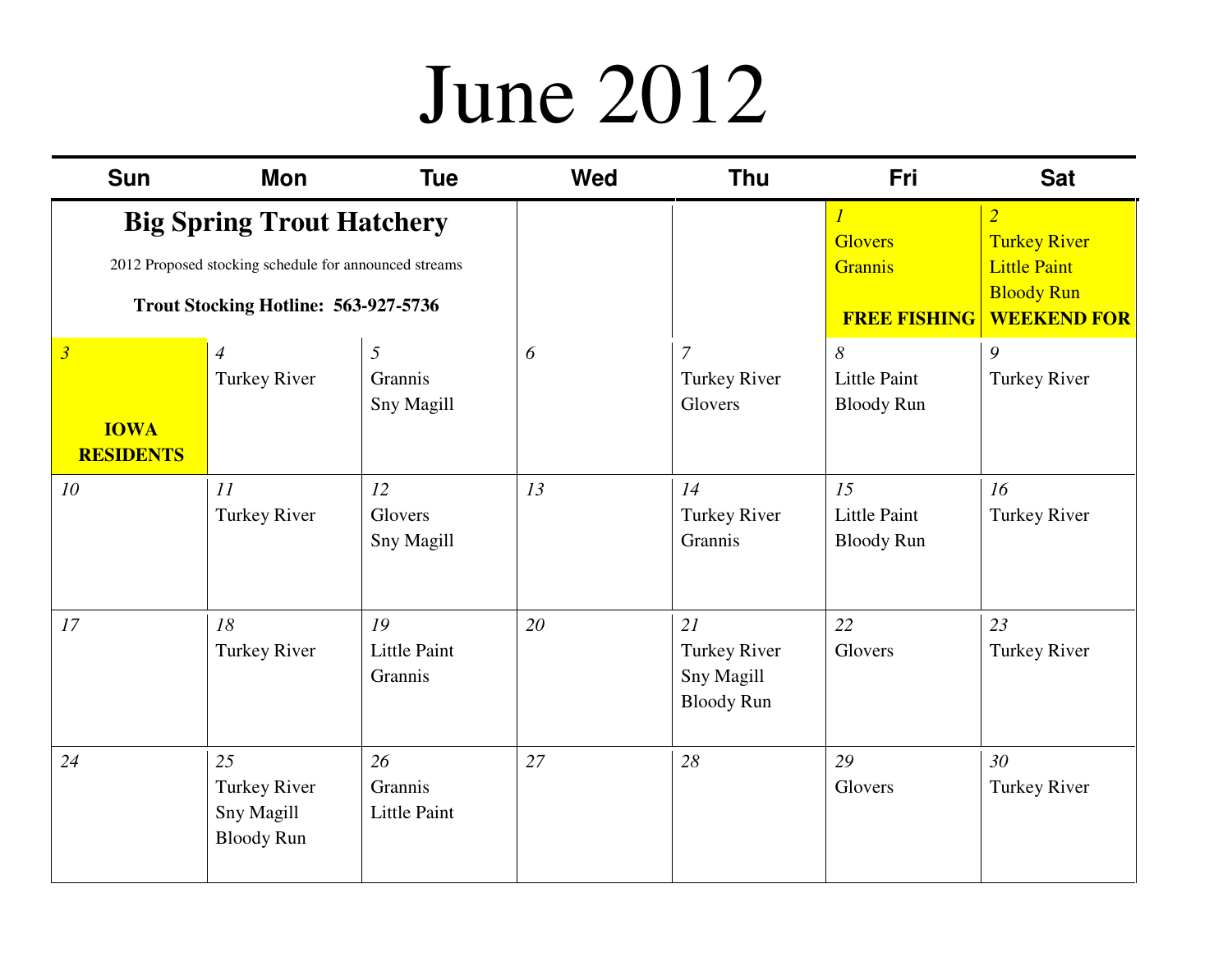# July 2012

| <b>Sun</b>            | Mon                                                     | <b>Tue</b>                            | <b>Wed</b>                                                         | <b>Thu</b>                                              | Fri                                                                                                                               | <b>Sat</b>                    |
|-----------------------|---------------------------------------------------------|---------------------------------------|--------------------------------------------------------------------|---------------------------------------------------------|-----------------------------------------------------------------------------------------------------------------------------------|-------------------------------|
| $\mathcal{I}$         | $\overline{2}$<br>Turkey River<br>Sny Magill<br>Grannis | $\mathfrak{Z}$<br><b>Little Paint</b> | $\overline{4}$<br><b>INDEPENDENCE</b><br><b>DAY</b><br>No stocking | 5<br>Turkey River                                       | 6<br>Glovers<br><b>Bloody Run</b>                                                                                                 | $\mathcal{I}$<br>Turkey River |
| $\boldsymbol{\delta}$ | 9<br><b>Turkey River</b>                                | 10                                    | 11                                                                 | 12<br>Turkey River<br><b>Bloody Run</b><br>Sny Magill   | 13<br>Grannis<br><b>Little Paint</b>                                                                                              | 14<br><b>Turkey River</b>     |
| 15                    | 16<br>Turkey River                                      | 17<br><b>Bloody Run</b>               | 18                                                                 | 19<br><b>Turkey River</b><br>Grannis<br>Sny Magill      | 20<br>Glovers<br><b>Little Paint</b>                                                                                              | 21<br>Turkey River            |
| 22                    | 23<br>Turkey River                                      | 24<br><b>Bloody Run</b>               | 25<br>Glovers<br><b>Grannis</b>                                    | 26<br>Turkey River<br>Sny Magill<br><b>Little Paint</b> | 27                                                                                                                                | 28<br>Turkey River            |
| 29                    | 30<br>Turkey River                                      | 31<br>Glovers<br><b>Little Paint</b>  |                                                                    |                                                         | <b>Big Spring Trout Hatchery</b><br>2012 Proposed stocking schedule for announced streams<br>Trout Stocking Hotline: 563-927-5736 |                               |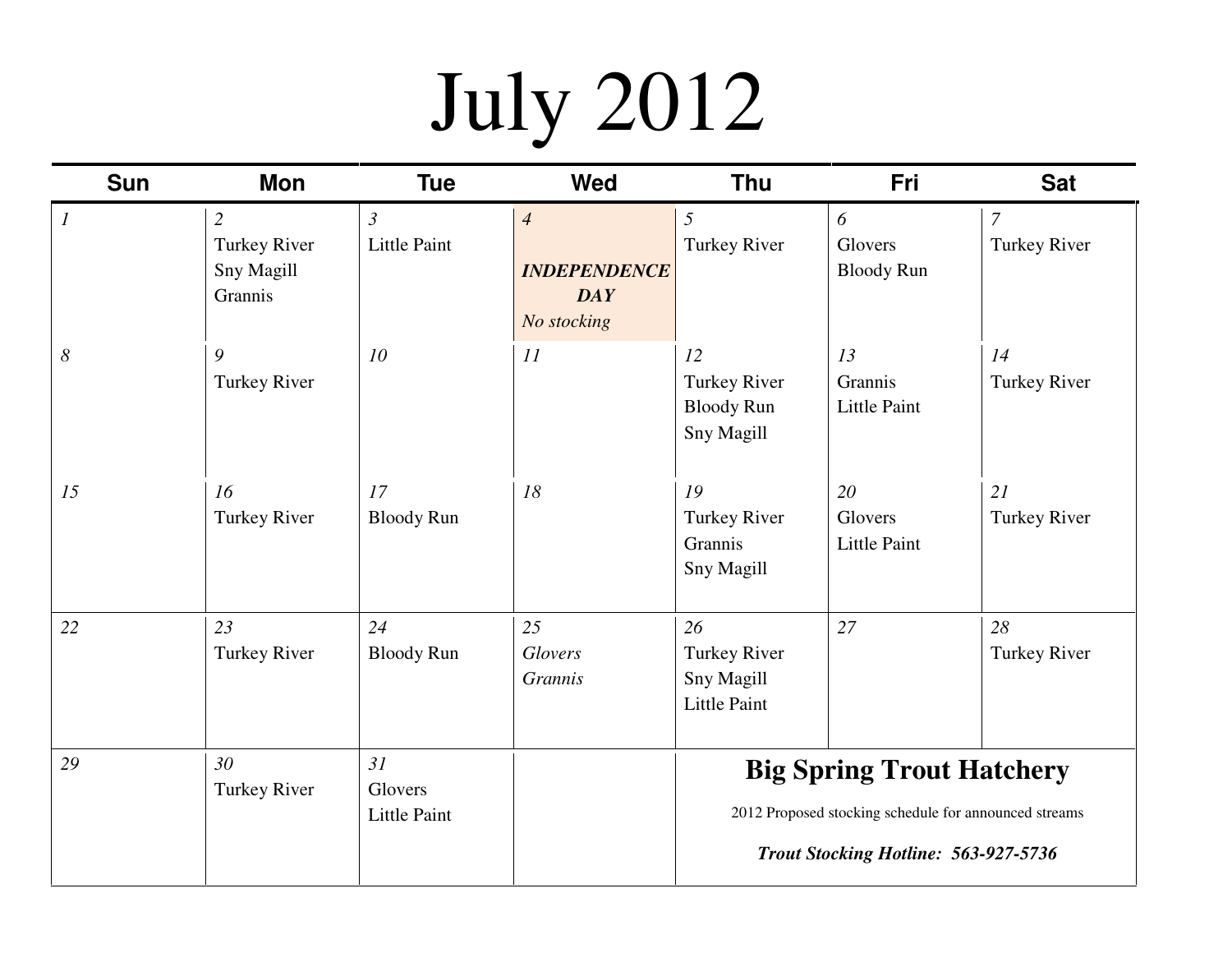### August 2012

| <b>Sun</b>                                                                                                                        | Mon                                         | <b>Tue</b>                                | <b>Wed</b>       | <b>Thu</b>                                               | Fri                                            | <b>Sat</b>                     |
|-----------------------------------------------------------------------------------------------------------------------------------|---------------------------------------------|-------------------------------------------|------------------|----------------------------------------------------------|------------------------------------------------|--------------------------------|
| <b>Big Spring Trout Hatchery</b><br>2012 Proposed stocking schedule for announced streams<br>Trout Stocking Hotline: 563-927-5736 |                                             |                                           | $\boldsymbol{l}$ | 2<br>Turkey River<br>Sny Magill<br><b>Bloody Run</b>     | $\mathfrak{Z}$<br>Grannis                      | $\overline{4}$<br>Turkey River |
| 5                                                                                                                                 | 6<br><b>Turkey River</b>                    | $\boldsymbol{7}$<br>Sny Magill<br>Glovers | 8                | 9<br><b>Turkey River</b><br>Grannis<br><b>Bloody Run</b> | 10<br><b>Little Paint</b>                      | 11<br>Turkey River             |
| 12                                                                                                                                | 13<br>Turkey River<br>Sny Magill<br>Glovers | 14<br><b>Bloody Run</b>                   | 15               | 16<br><b>Turkey River</b><br>Grannis<br>Little Paint     | 17                                             | 18<br>Turkey River             |
| 19                                                                                                                                | 20<br>Turkey River                          | 21<br>Glovers                             | 22               | 23<br>Turkey River<br>Sny Magill<br>Grannis              | 24<br><b>Little Paint</b><br><b>Bloody Run</b> | 25<br>Turkey River             |
| 26                                                                                                                                | 27<br>Turkey River                          | 28<br>Grannis<br><b>Little Paint</b>      | 29               | 30<br><b>Turkey River</b><br>Glovers<br>Sny Magill       | 31<br><b>Bloody Run</b>                        |                                |